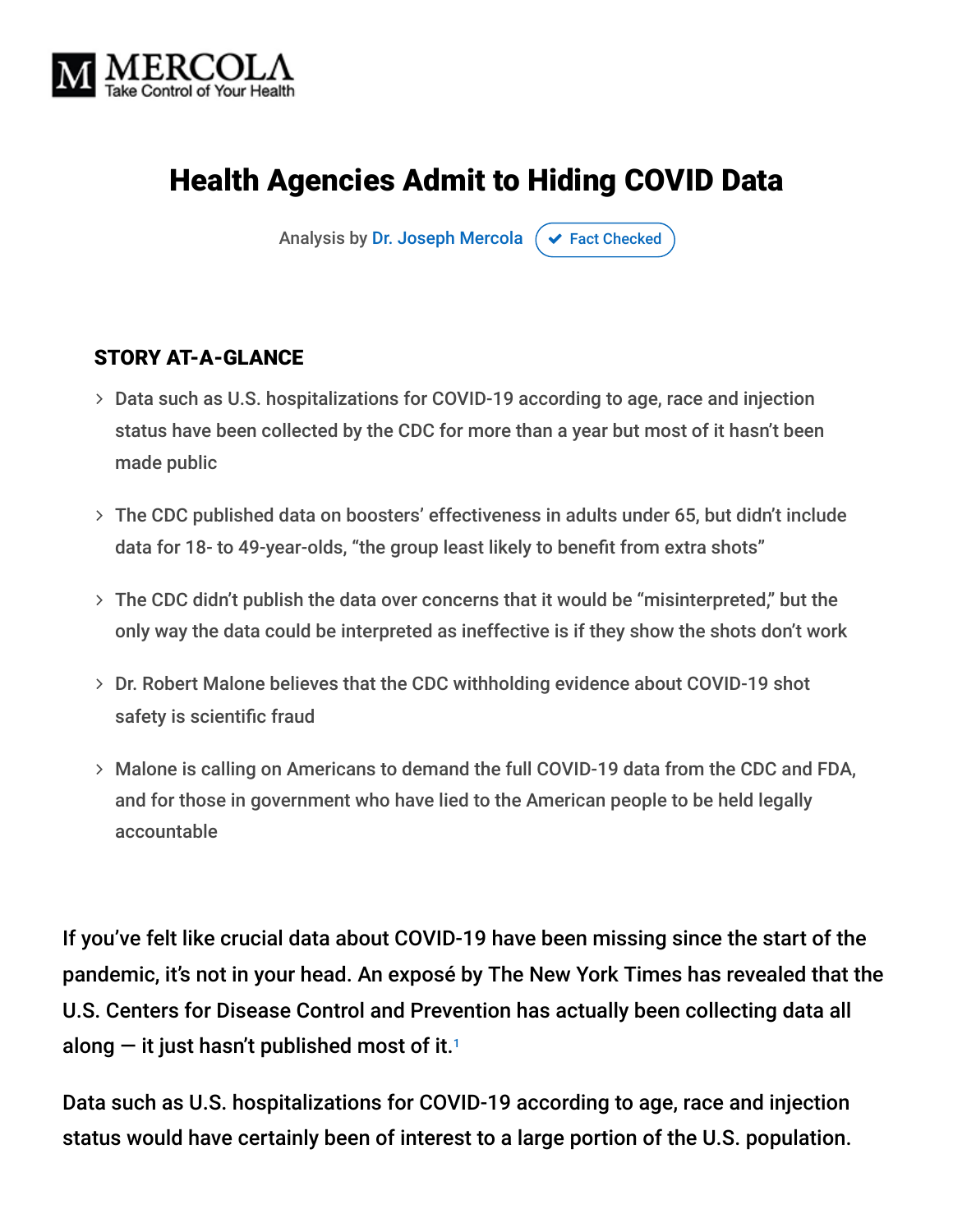The CDC has been collecting such data for more than a year but hasn't made the bulk of it public, the Times reported. What else has the CDC been keeping from the public?

For one thing, data on the effectiveness of COVID-19 boosters are missing. While the CDC published data on boosters' effectiveness in adults under 65, this didn't include data for 18- to 49-year-olds, a sizeable percentage of the population that also coincidentally?  $-$  is "the group least likely to benefit from extra shots," the Times pointed out. 2

## CDC Has Released 'Only a Fraction' of Its COVID Data

According to CDC spokeswoman Kristen Nordlund, the agency hasn't released all of the data "because basically, at the end of the day, it's not yet ready for prime time."<sup>3</sup> But, the Times reported, "Another reason is fear that the information might be misinterpreted, Ms. Nordlund said." 4

Among the additional data that the CDC kept quiet was wastewater data, which can give insight into COVID-19 case numbers in different areas. The CDC only recently released a wastewater data dashboard, even though certain states and cities have been providing such data to them since the pandemic began.<sup>5</sup> Reportedly, several sources told the Times that the CDC "has published only a tiny fraction of the data it has collected."

As the Times put it, the CDC's refusal to post pertinent data left state and local health departments at a disadvantage: 6

*"Much of the withheld information could help state and local health officials better target their efforts to bring the virus under control. Detailed, timely data on hospitalizations by age and race would help health officials identify and help the populations at highest risk.*

*Information on hospitalizations and death by age and vaccination status would have helped inform whether healthy adults needed booster shots. And wastewater surveillance across the nation would spot outbreaks and emerging variants early."*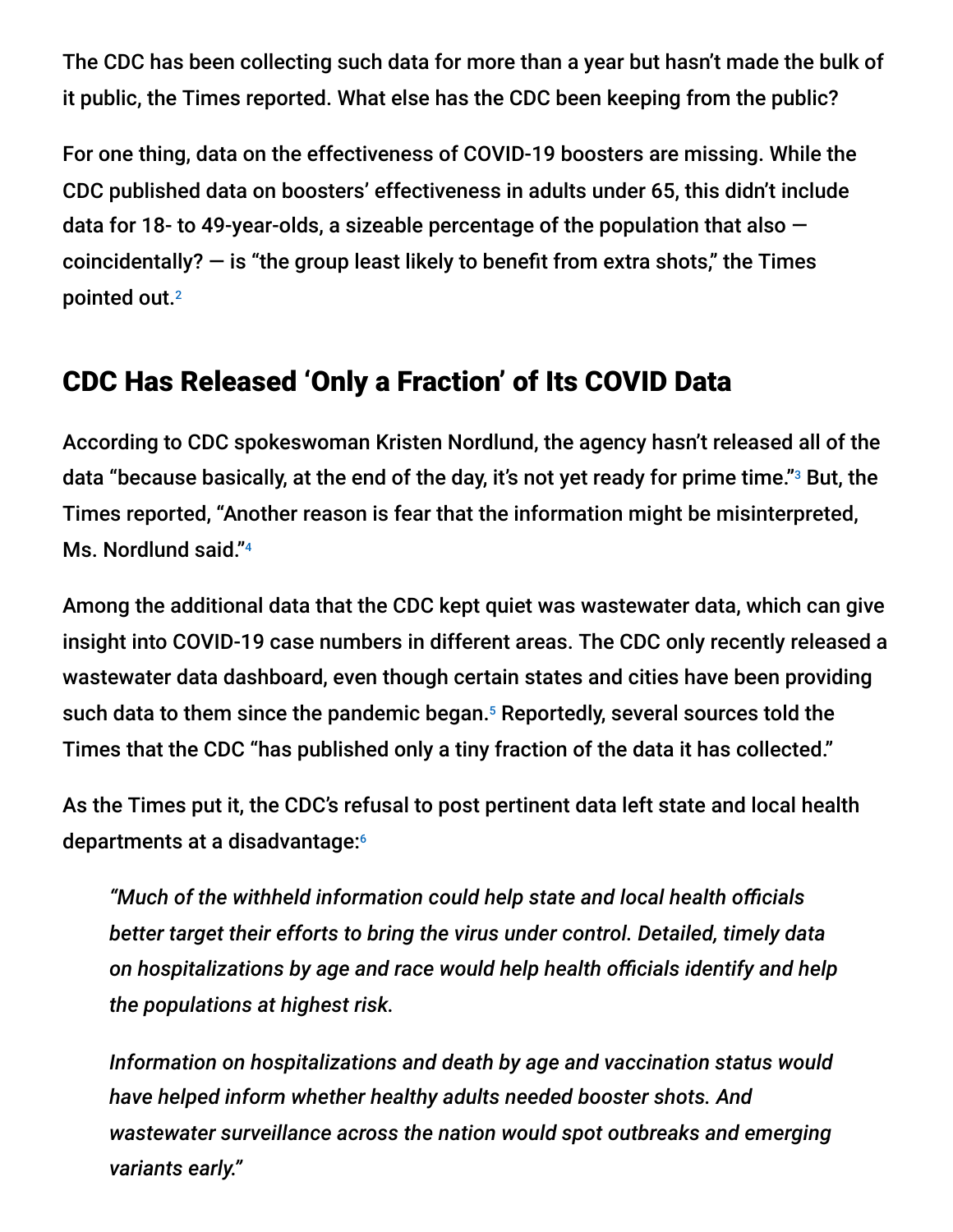#### Data Withheld Over Fears of Creating 'Vaccine Hesitancy'

The Times spoke with public health experts who said they had begged the CDC to release this type of COVID-19 data for two years and were "stunned" when they found out the agency had it all along.

The rational conclusion is that, had the data revealed what the CDC wanted, it would have released it. In their official reasoning, however, Nordlund said the data represents only 10% of the U.S. population, using that as an argument for why they didn't release it. "But the CDC has relied on the same level of sampling to track influenza for years," the Times pointed out. Further, it noted: 7

*"[T]he C.D.C. has been routinely collecting information since the Covid vaccines were first rolled out last year, according to a federal official familiar with the effort. The agency has been reluctant to make those figures public, the official said, because they might be misinterpreted as the vaccines being ineffective."*

Misinterpreted? "Let's be clear," Steve Kirsch, executive director of the Vaccine Safety Research Foundation wrote.<sup>8</sup> "The only way the vaccine data could be interpreted as ineffective by us 'misinformation spreaders' is if the data shows the vaccines don't work … The truth is the data didn't support their narrative so they hid it. Do you think they would hide the data if it showed the vaccines worked? Of course not!"

In short, he wrote, the "CDC admits it withheld data from the public because they didn't want to create vaccine hesitancy." $9$  Transparency with data is key to building public trust and fostering open scientific debate, not to mention making sound public health guidelines. We now know the CDC has been hiding data, likely because its numbers don't support the story they've been churning. The Gateway Pundit wrote: 10

*"So much for the bogus lie that has been pushed by public health officials for months, claiming that breakthrough infections weren't being tracked at all. The medical elites just decided to hide the data because it didn't fit the approved narrative, and, naturally, blamed the potential for 'misinformation' as justification for the coverup."*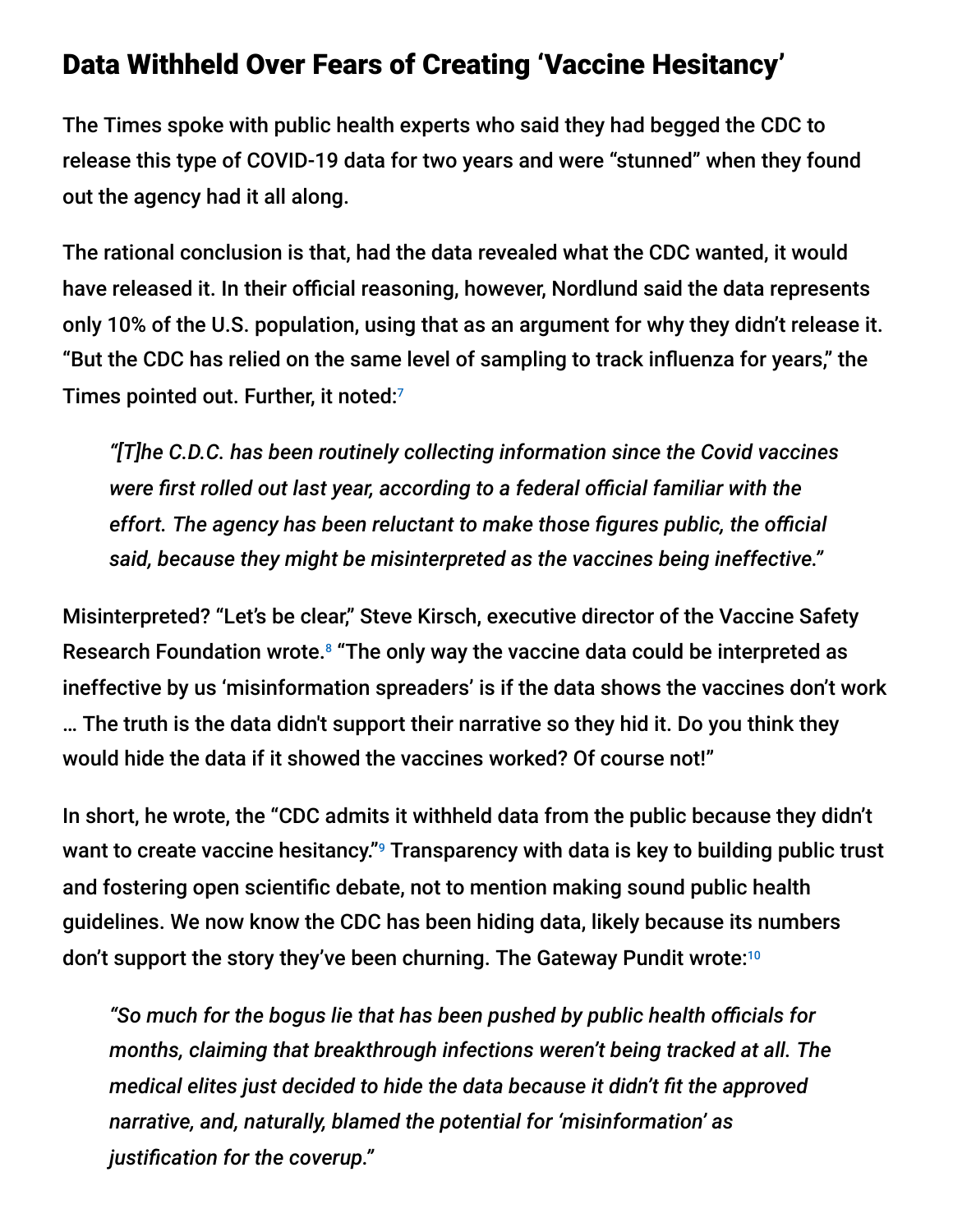In a tweet, Dr. Nicole Saphier, with the Memorial Sloan Kettering Cancer Center, shared her dismay in finding out that the CDC has been actively censoring which data to share with the public:<sup>11</sup>

*"The CDC's response when questioned about their withholding of Covid data and lack of transparency is essentially "we don't trust you to be able to understand the truth." The condescension is palpable. The wheels are finally coming off."*

## Scotland to Stop Publishing COVID Data by Injection Status

It's not only in the U.S. that health officials are cherry-picking data to support one agenda. Public Health Scotland (PHS) announced in February 2022 that it would stop publishing COVID-19 death and hospitalization data according to injection status. Like the CDC, their reasoning was concern that the data would be misrepresented by antivaxxers.<sup>12</sup>

The thing about data is, however, that it doesn't lie  $-$  assuming it's presented in full, unadulterated form. The only way such data could increase concerns about the safety and effectiveness of COVID-19 shots is if it showed that they're ineffective and unsafe.

Now, instead of publishing full data for the public to analyze and have informed consent, the CDC plans to "do a lot more on the vaccine effectiveness side and try and make people understand how effective the vaccine is."<sup>13</sup> It's this type of unified front across the globe that has many patriots, including former BlackRock portfolio manager Edward Dowd, calling foul. He said:<sup>14</sup>

*"The responses from governments to this virus that doesn't kill 99.9% of us makes no sense. And they're all unified in their determination to put in these systems — these digital vaccination/passport systems. They're all globally synced. They all want us to get these jabs, and it's too unified. I suspect there's a problem coming down the road."*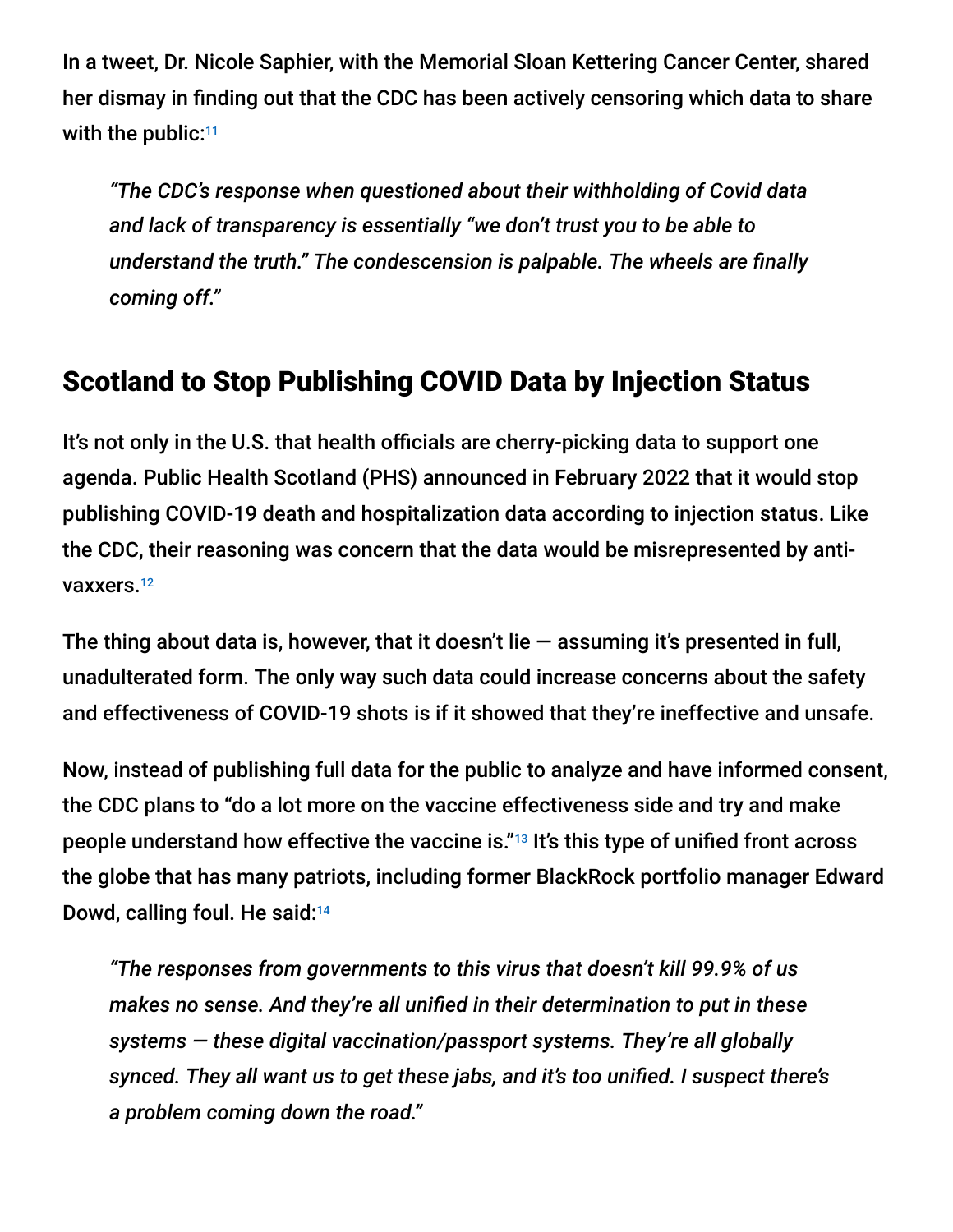## The CDC Withholding Data Is Scientific Fraud

Dr. Robert Malone, inventor of the mRNA and DNA vaccine core platform technology, believes that the CDC withholding evidence about COVID-19 shot safety is scientific fraud.<sup>15</sup> He is calling on Americans to demand the full COVID-19 data from the CDC, and for the U.S. Food and Drug Administration and those in government who have lied to the American people to be held legally accountable: 16

*"If the CDC released the age stratified data for COVID, it would be clear that a vaccine for most Americans is not necessary. If the vaccine risk ratio of those vaccinated and hospitalized were published for Omicron — it would be clear that the vaccine benefit is not observed.*

*The FDA have not revealed what the efficacy of the boosters for children is. They have not released the safety data. They have withheld the safety data on the vaccines for children and adults.*

*This must stop. We are deep into outright Scientific Fraud territory. Let's remember where this started … We have been manipulated from the VERY start of this pandemic. The government has been deciding what has been written, removed, censored by media and the big tech giants. This is propaganda."*

Even Dr. Yvonne Maldonado, chair of the American Academy of Pediatrics's (AAP) Committee on Infectious Diseases, told The New York Times that they had been asking the CDC for data on children hospitalized with COVID-19, such as the proportion who have underlying medical conditions. On an information call with the CDC, they were told the data were unavailable. 17

AAP also tried to find out from the CDC on multiple occasions how contagious people are five days after COVID-19 symptoms begin, to no avail, only to find out the information from a New York Times article they tracked down in December 2021. "They've known this for over a year and a half, right, and they haven't told us," she told the Times. "I mean, you can't find out anything from them."<sup>18</sup>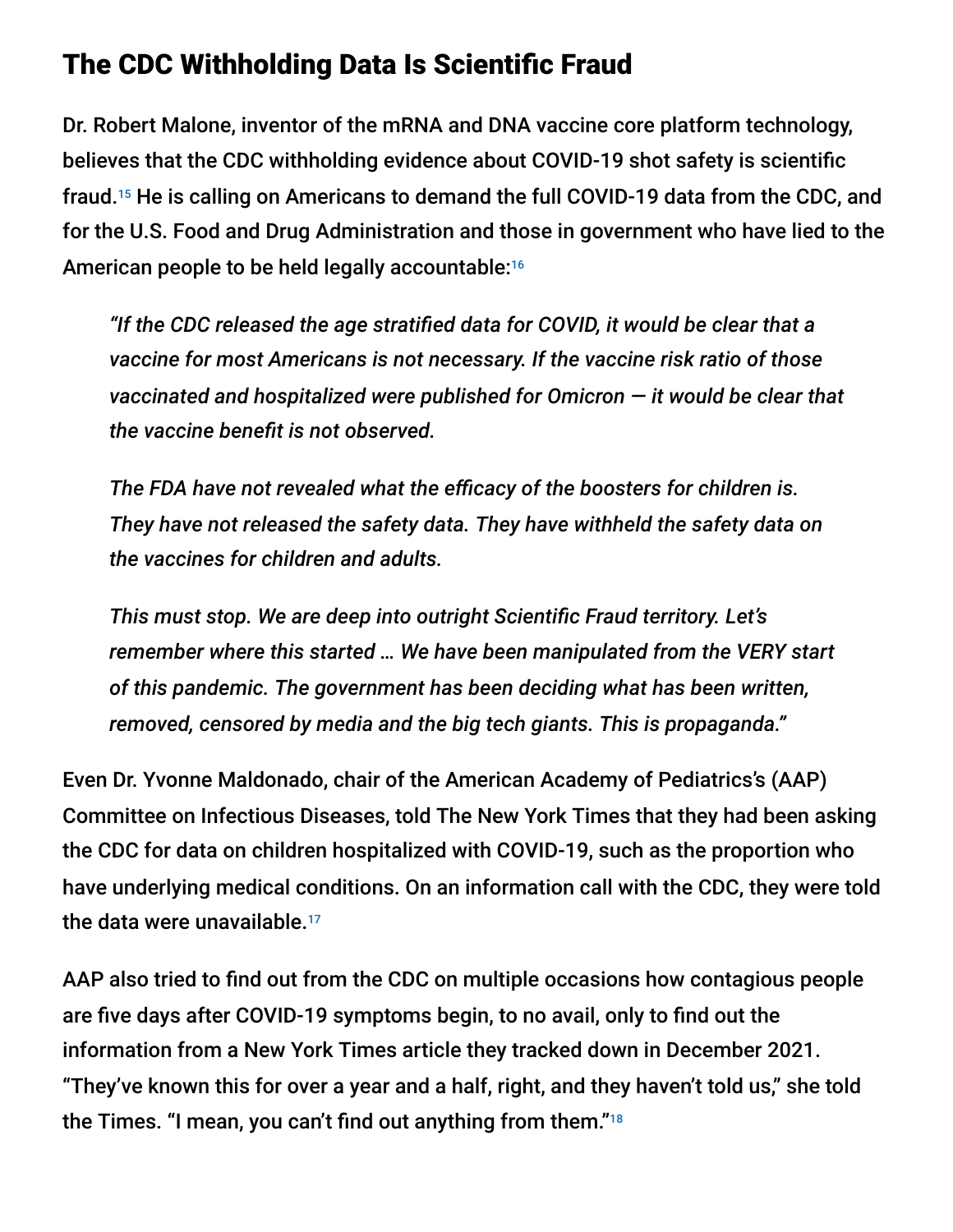## Should US Encourage Booster Shots for Children?

Malone is among those who have called COVID-19 injection mandates "completely unjustified" for children<sup>19</sup> and recommends that youth who have received COVID-19 injections have their heart checked for damage, $^{20}$  given the real risk of myocarditis and heart damage.

The U.S. is also an outlier globally in recommending that children ages 12 years and older should not only get COVID-19 shots but also a booster shot.<sup>21</sup> While many countries are urging caution in COVID-19 shots and boosters for children, the CDC is moving full steam ahead, all while hiding data that could help U.S. parents make an informed decision for their children.

In the video above, author David Zweig explains that he interviewed a member of the CDC's advisory committee and learned that a primary motivation for the agency recommending COVID-19 shots to kids isn't to prevent severe illness, but to prevent mild or even asymptomatic infection. What's more, an official told him that even this would likely only be beneficial for around two months, before the antibody boost begins to wane.<sup>22</sup>

Data presented at the meeting also showed that for young males, the shots increased the risk of injection-induced myocarditis enough so that it canceled out any benefit in avoiding hospitalizations from COVID-19. "So we have to really think through whether this is a worthwhile endeavor, and certainly one that should be mandated," Zweig said.

Interestingly, the CDC officials spent one hour of the meeting discussing whether they should use the word "may" or "should" when it comes to recommending COVID-19 shots for children, and they settled on "should." This term, Zweig said, is what can ultimately lead to mandates as the next step.<sup>23</sup>

Given the bombshell news that the CDC has been hiding COVID-19 data from the American people, parents and individuals must look beyond these official sources in their search for the truth. As Kirsch put it, "Let's be clear. The CDC hid the data because